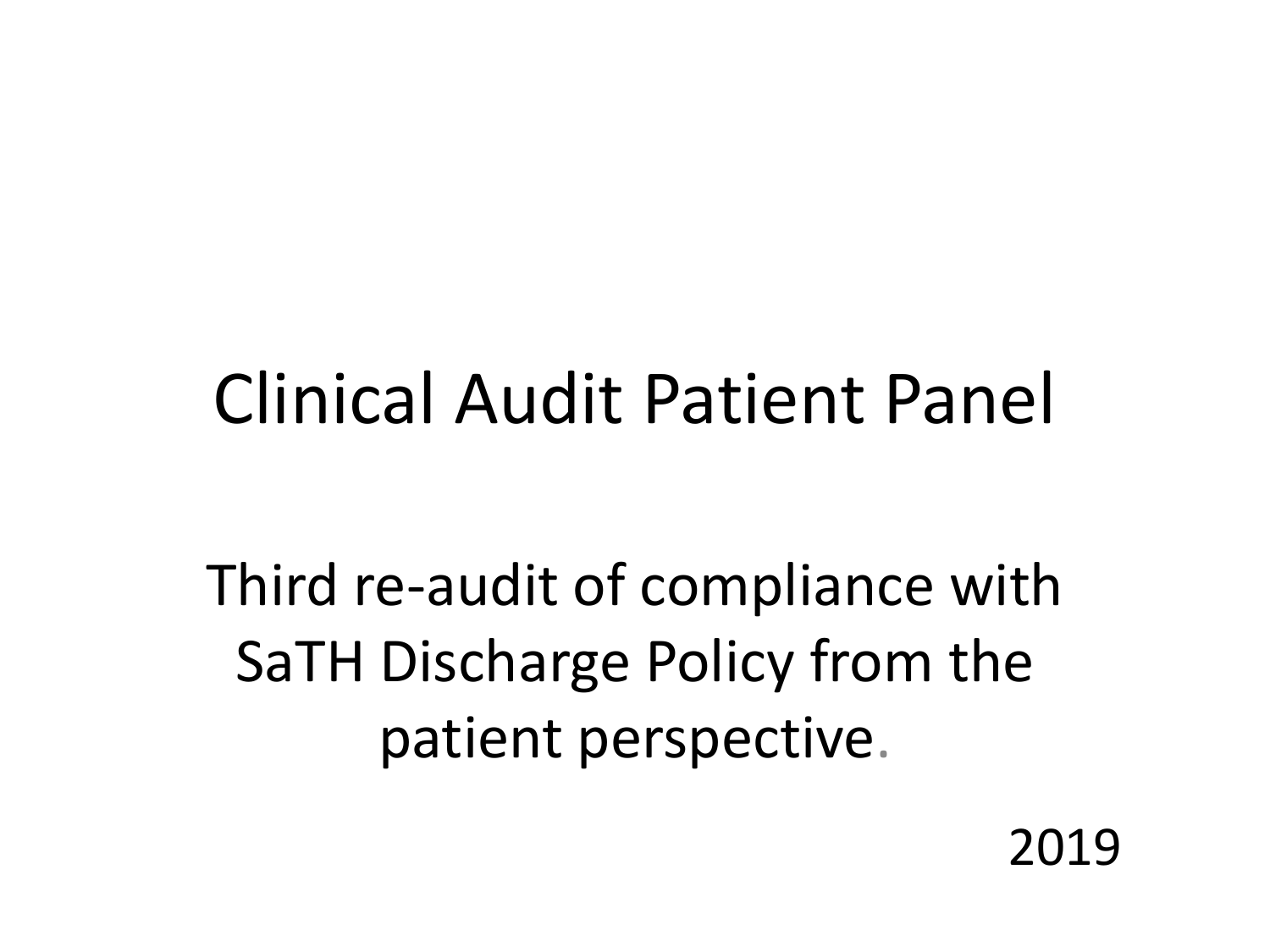# Why was this re-audit carried out?

The Patient Panel Volunteers have carried out three previous Discharge Audits in 2014, 2015 and 2017.

A re-audit did not take place in 2016 to give changes time to embed.

The aims of the 2019 re-audit were to:

Check the progress of previous audit recommendations and see if the Red2Green implementation had made any difference to the discharge process.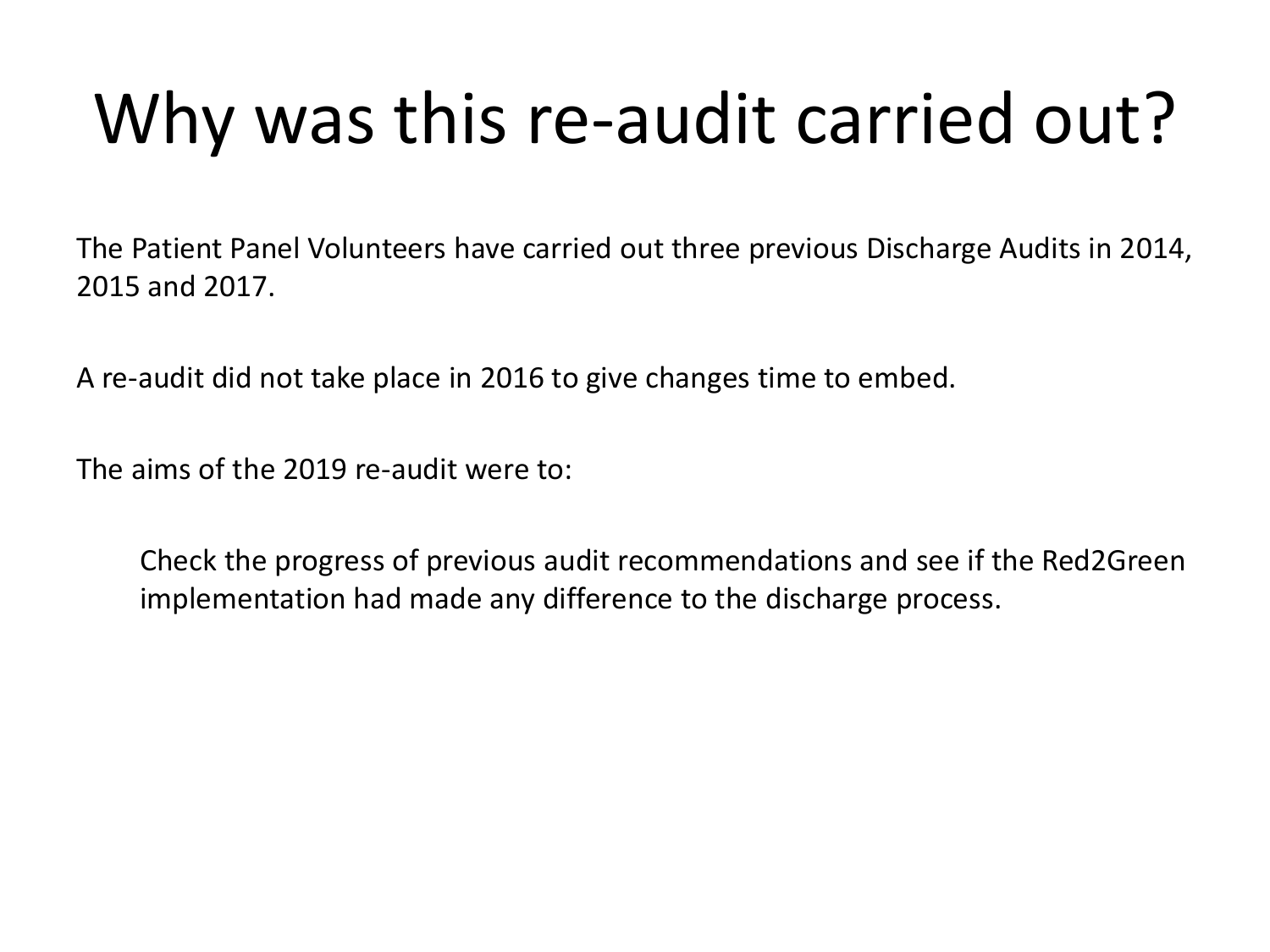#### How was this audit carried out?

- A revised questionnaire was given to patients on the day of their discharge
- Patients were asked to take the form home with them to complete and post back
- Response rate

|                                   | 2014 | 2015 | $ 20\overline{17}$ $ 20\overline{19}$ |     |
|-----------------------------------|------|------|---------------------------------------|-----|
| <b>Questionnaires distributed</b> | 134  | 150  | 150                                   | 150 |
| Returned questionnaires           | 54   | 45   | 43                                    | 39  |
| Return rates                      | 40%  | 30%  | 29%                                   | 26% |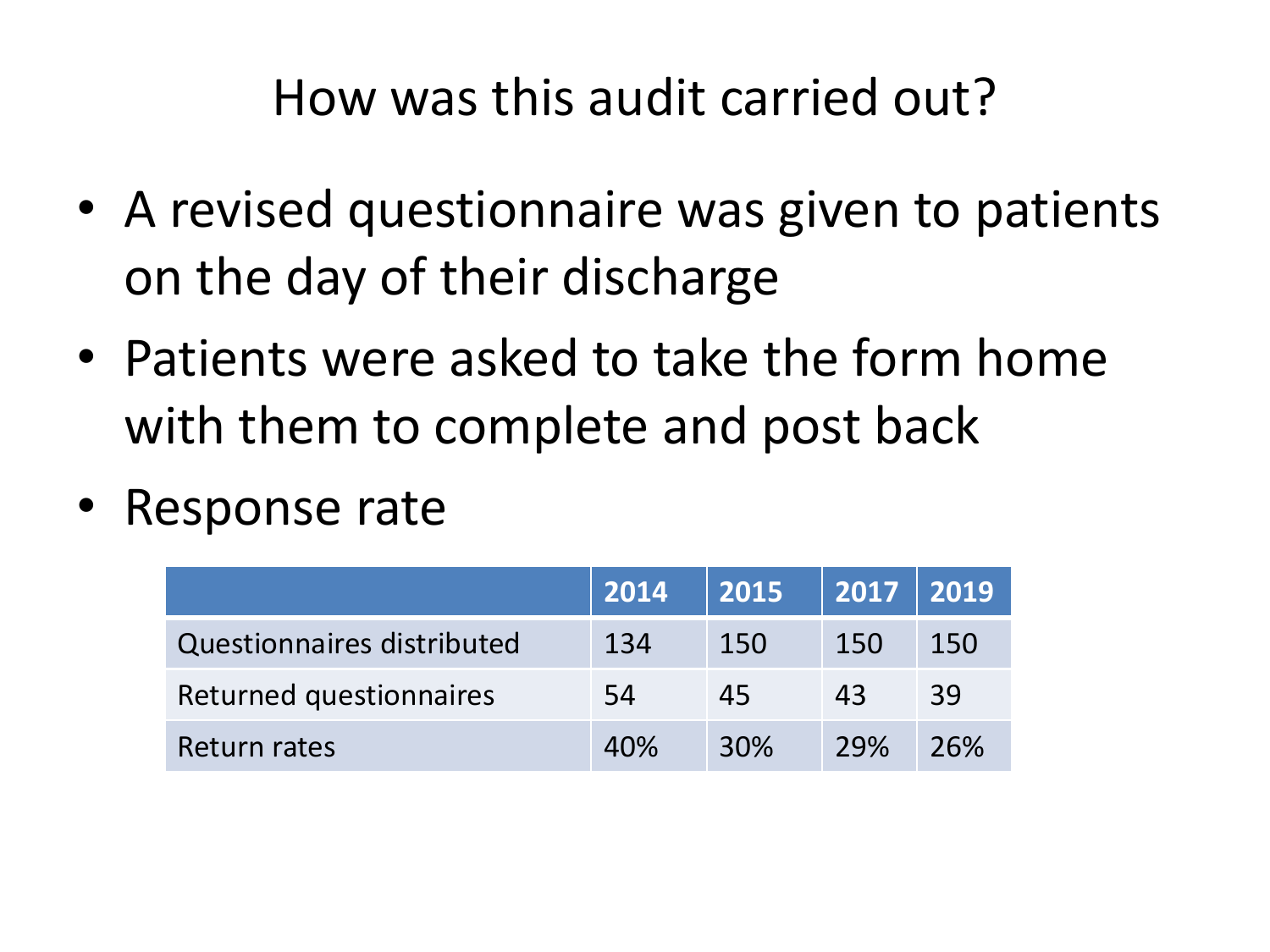What was measured?

- Patient satisfaction was measured by asking 19 questions about their experiences prior to, at discharge and after they returned home.
- The re-audit also measured progress against the Patient Panel recommendations put forward in 2017 and whether the Red to Green recommendations had been implemented and made a difference to the patients perception of the discharge process.
- Free space was provided for additional comments and information.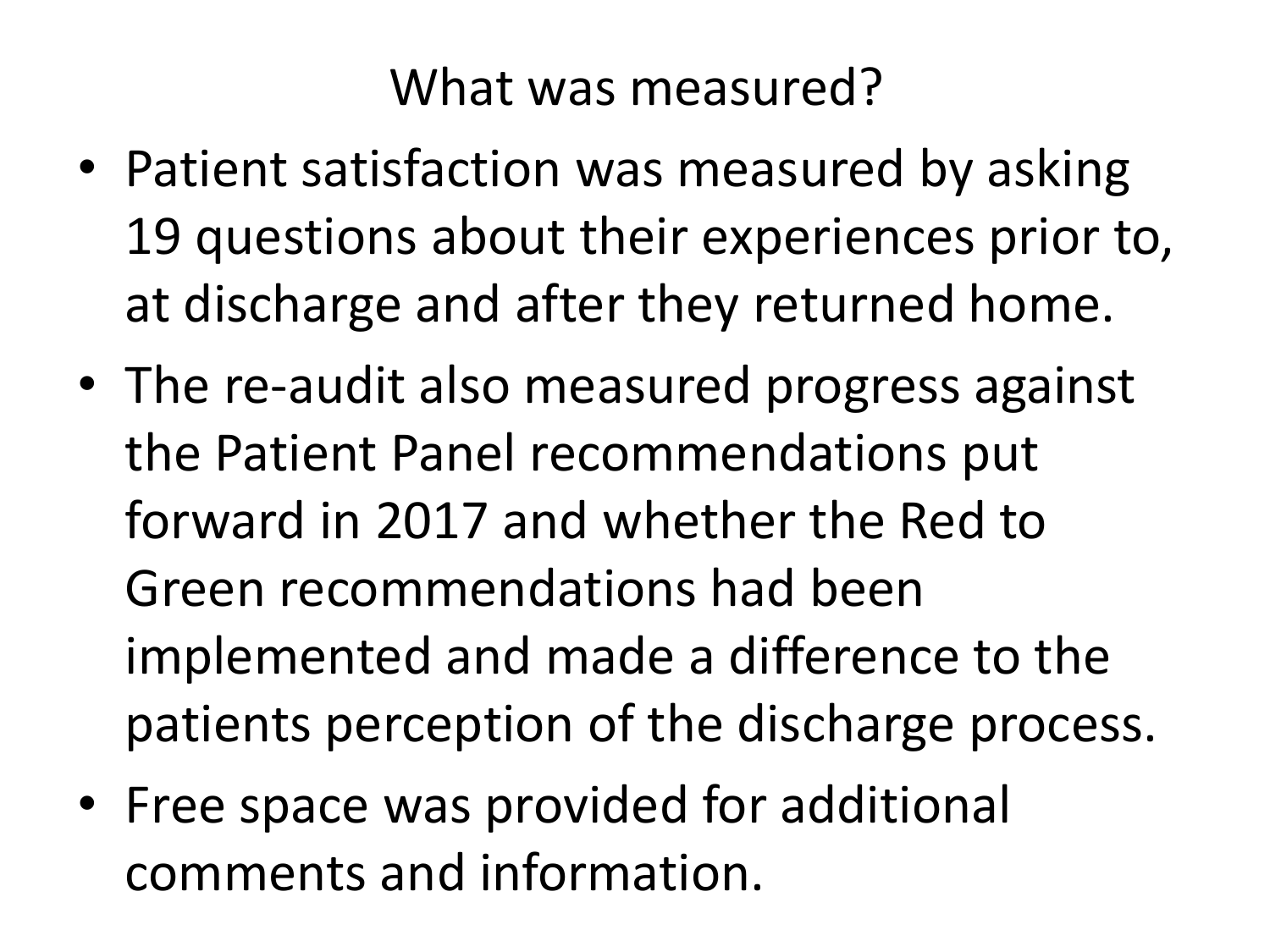## Key messages

- There has been no improvement in getting patients out of the Discharge Lounge and home; they are kept waiting for the same reasons
- Only a small number of patients are transferred to the Discharge Lounge
- Adherence to the Red to Green initiatives has decreased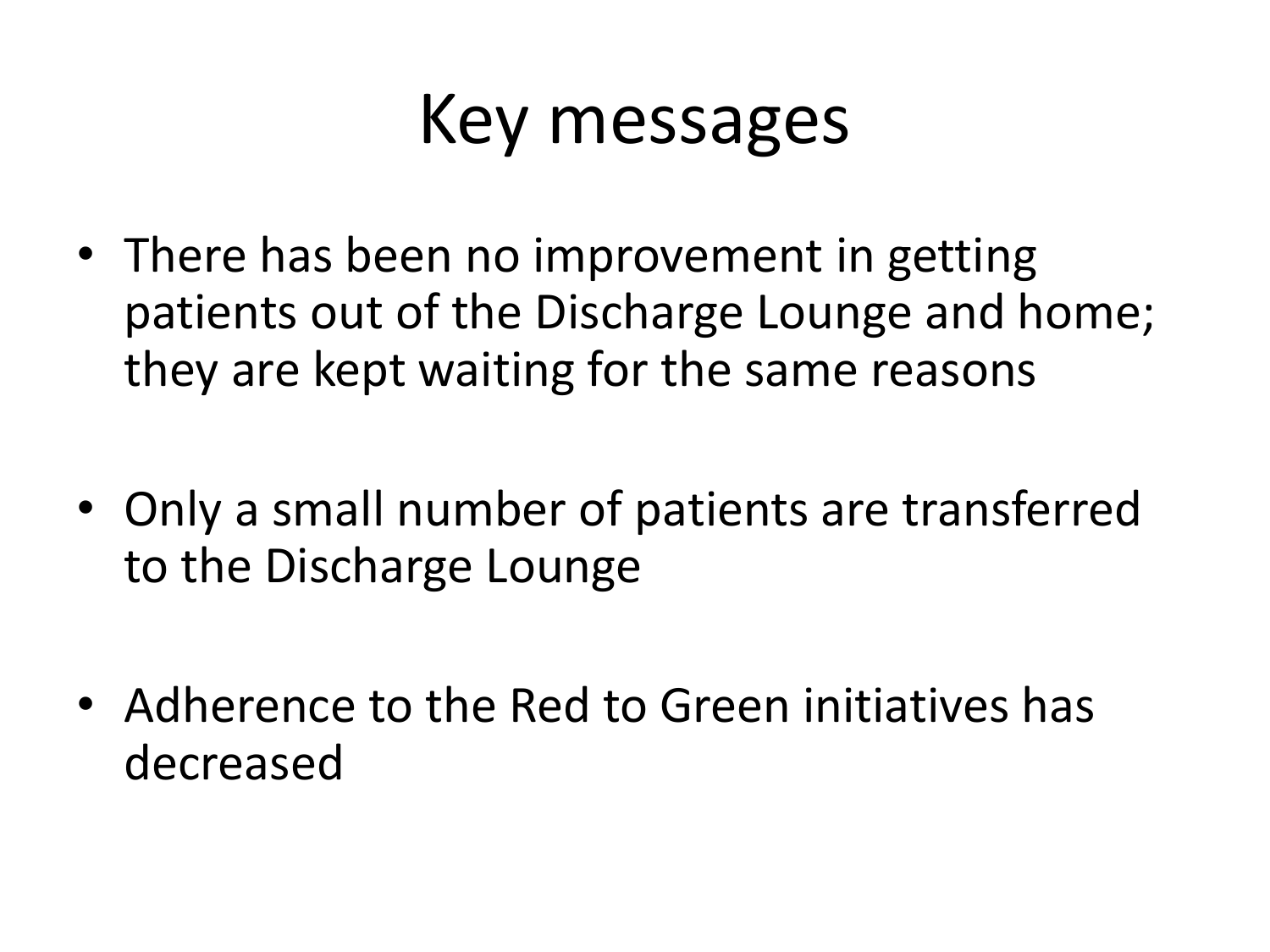## Key messages contd.

• Only 28% of patients were given an expected discharge date within 24 hours of admission

• 17% of patients requiring a care package had not received it when they left the hospital

• Overall, patient satisfaction has decreased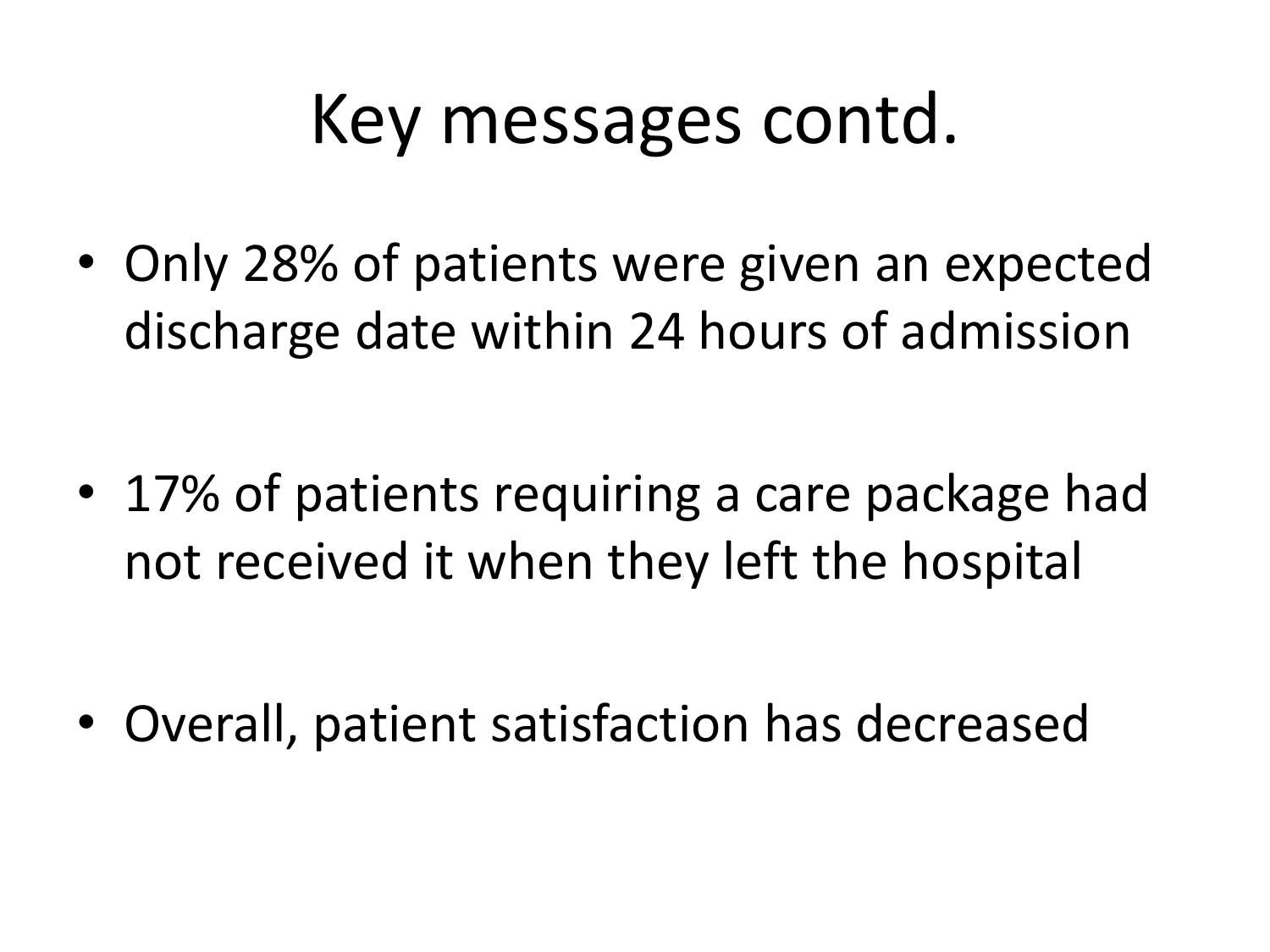### Q1. Were you encouraged to get out of bed?



| Every Day    | 17            |
|--------------|---------------|
| Sometimes    | 12            |
| Not sure     |               |
| Never        |               |
| Not Recorded | $\mathcal{P}$ |
| Total        | 39            |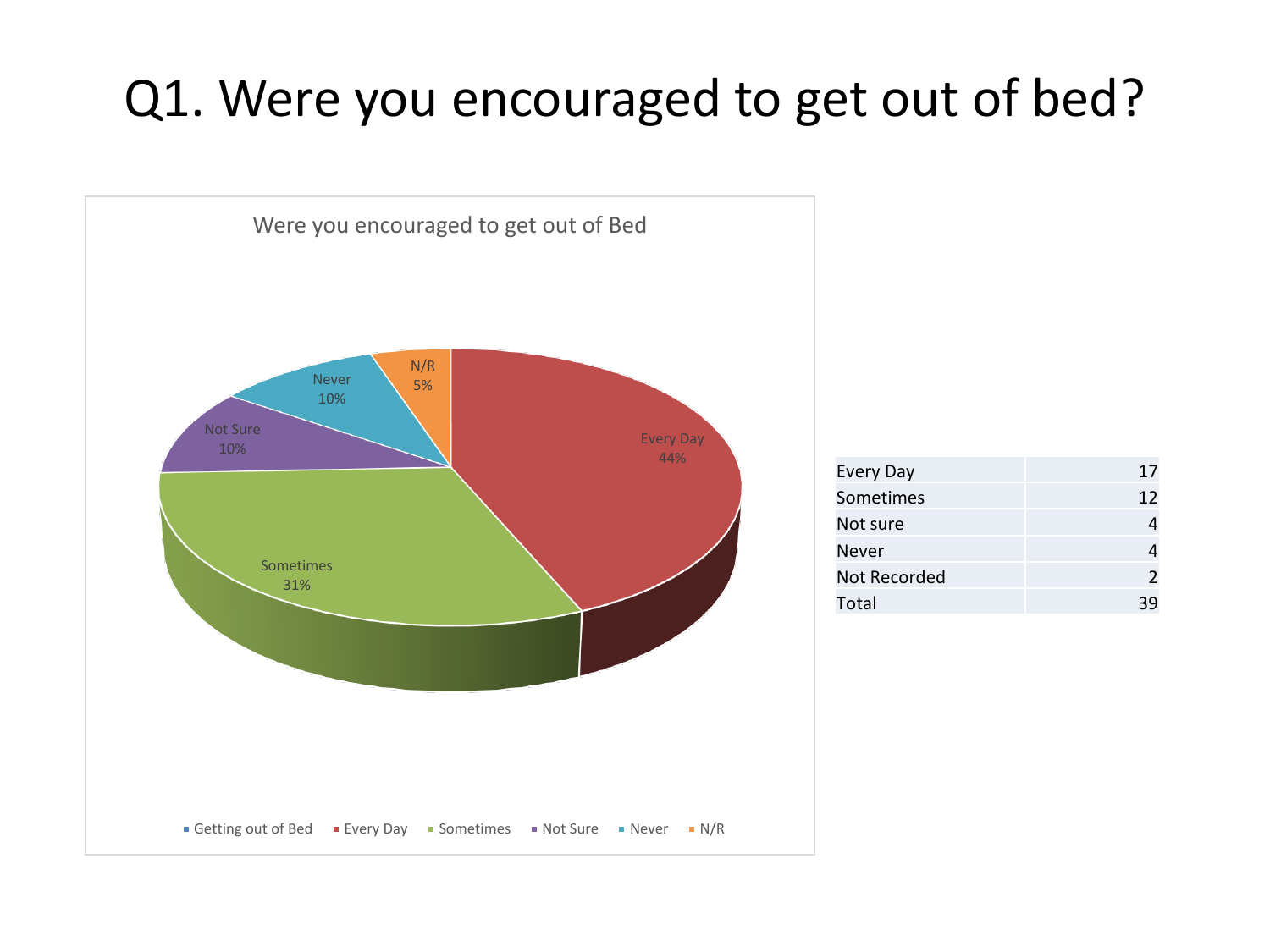### Q2. Were you encouraged to get dressed?



| Every Day           |                |
|---------------------|----------------|
| Sometimes           | 5              |
| Not sure            |                |
| Never               | 18             |
| <b>Not Recorded</b> | $\overline{2}$ |
|                     |                |
| Total               |                |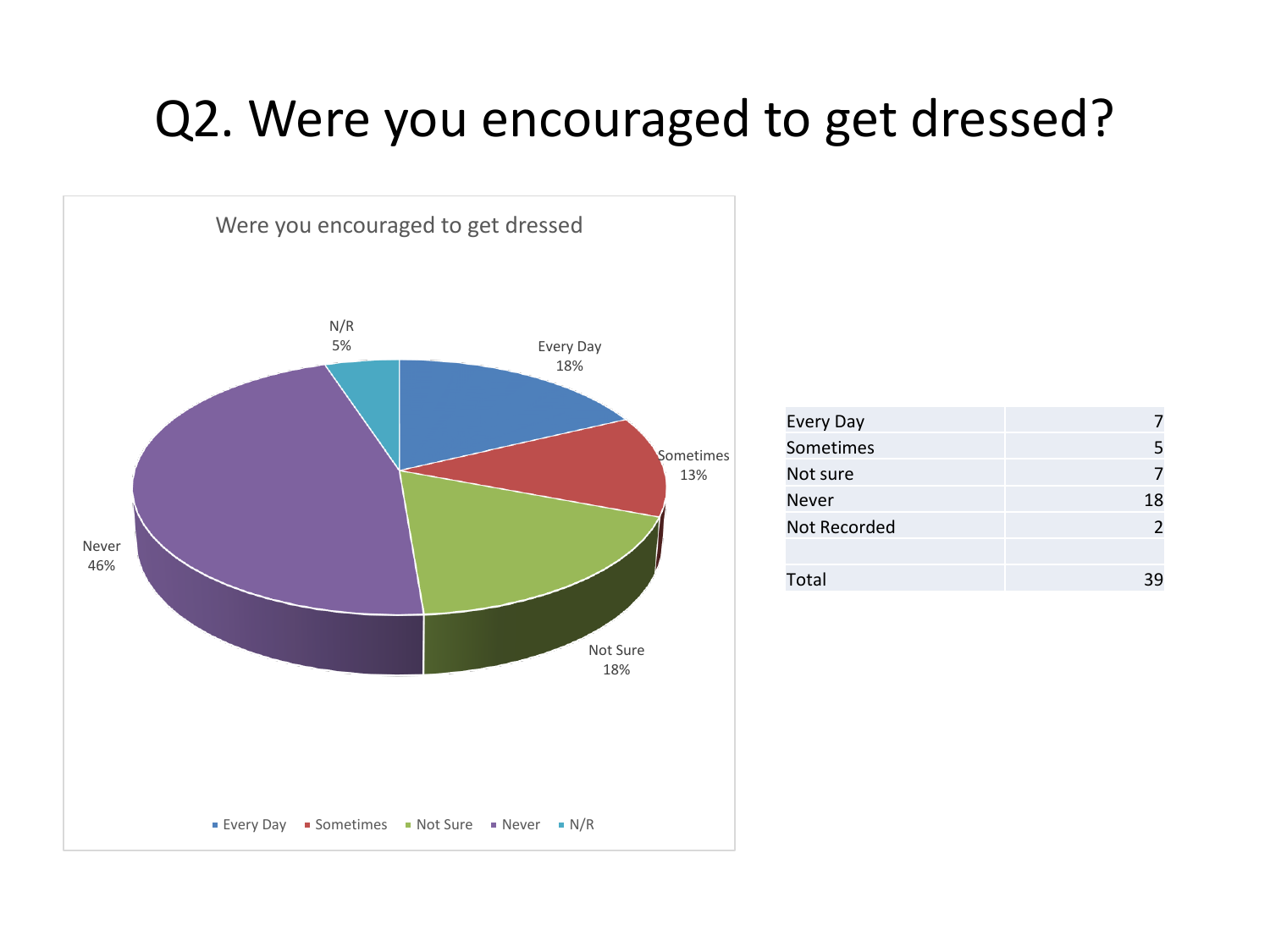#### Q3. Were you encouraged to exercise?



| 9  |
|----|
| 10 |
| 3  |
| 16 |
|    |
|    |
|    |
|    |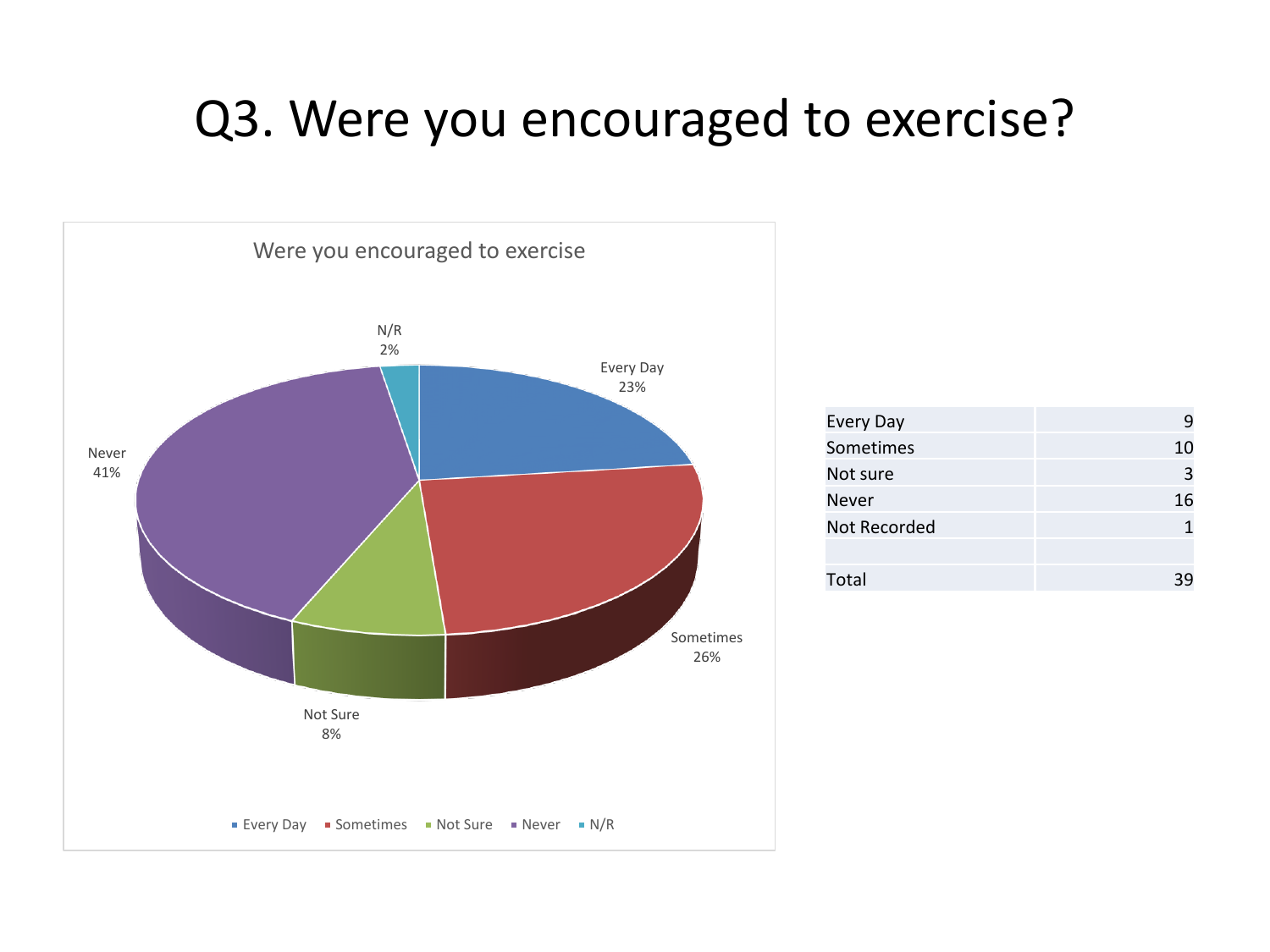### Q9 Were you transferred to the discharge lounge?



| Q9 Were you transferred to the discharge lounge? |    |
|--------------------------------------------------|----|
| No                                               | 23 |
| Yes                                              | 15 |
| No Sure                                          |    |
|                                                  | 39 |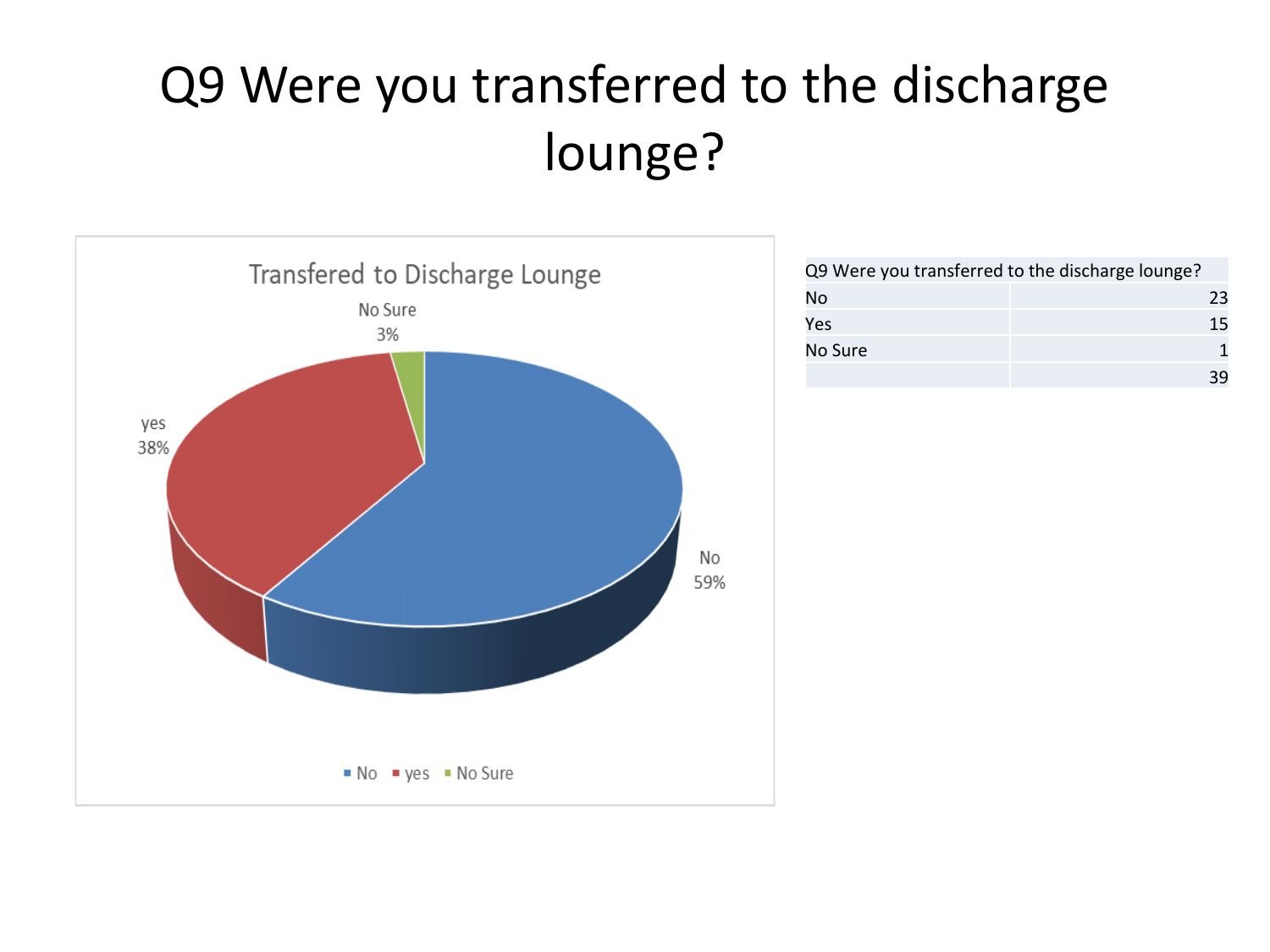### Q11 Was leaving hospital delayed for any reason?



|     | Q11 Was leaving hospital delayed for any reason |
|-----|-------------------------------------------------|
| No  | 22                                              |
| Yes | 13                                              |
| N/R |                                                 |
|     |                                                 |
|     | 39                                              |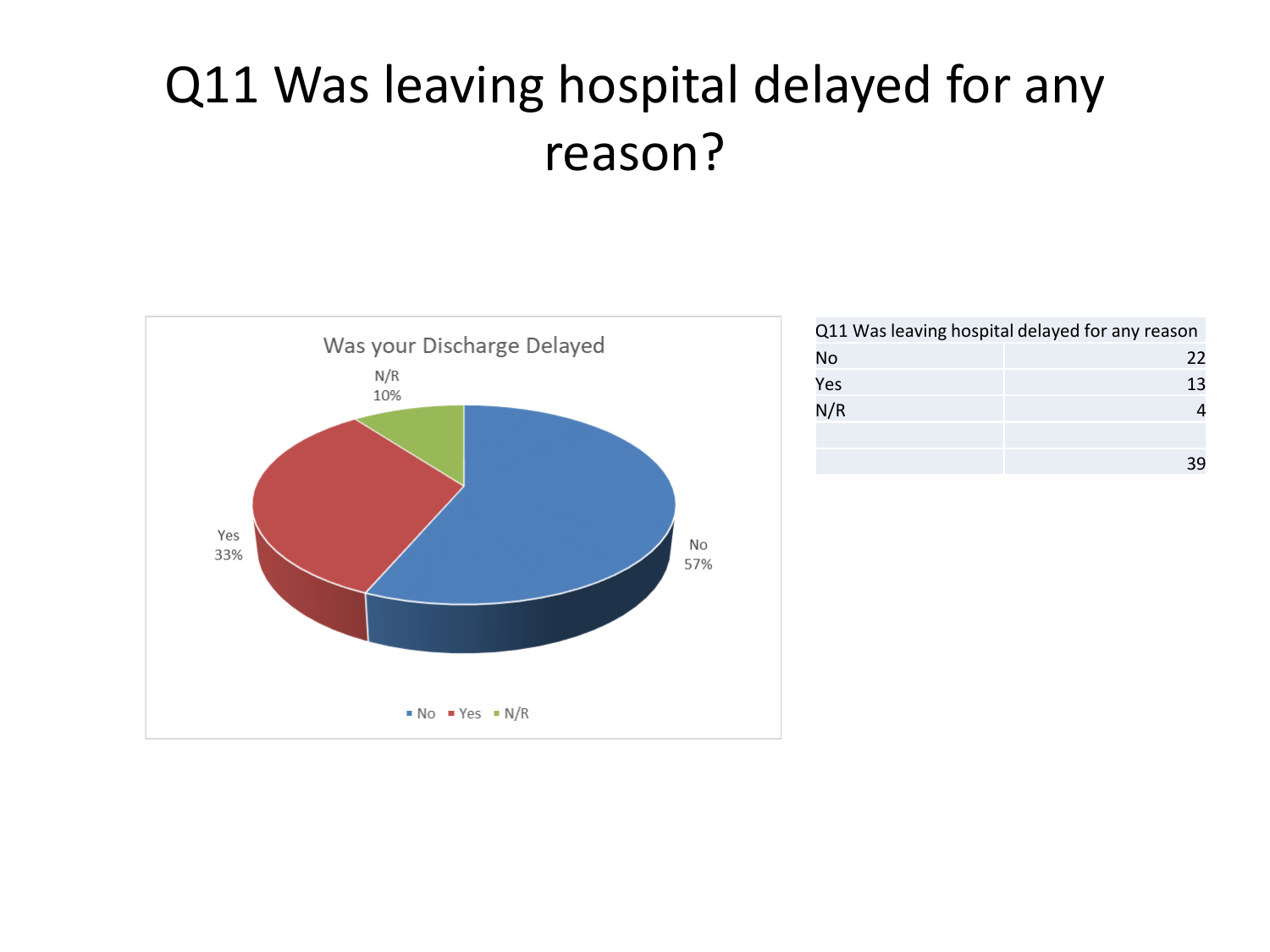### Q12 If yes, what were the reasons for the delay?



| Carer               | 1              |
|---------------------|----------------|
| Meds                | 10             |
| Meds/Dr             | $\overline{2}$ |
| Meds/Investigation  | $\overline{2}$ |
| Transport           | $\overline{2}$ |
| N/R                 | $\overline{2}$ |
| <b>Not Answered</b> | 20             |
|                     | 39             |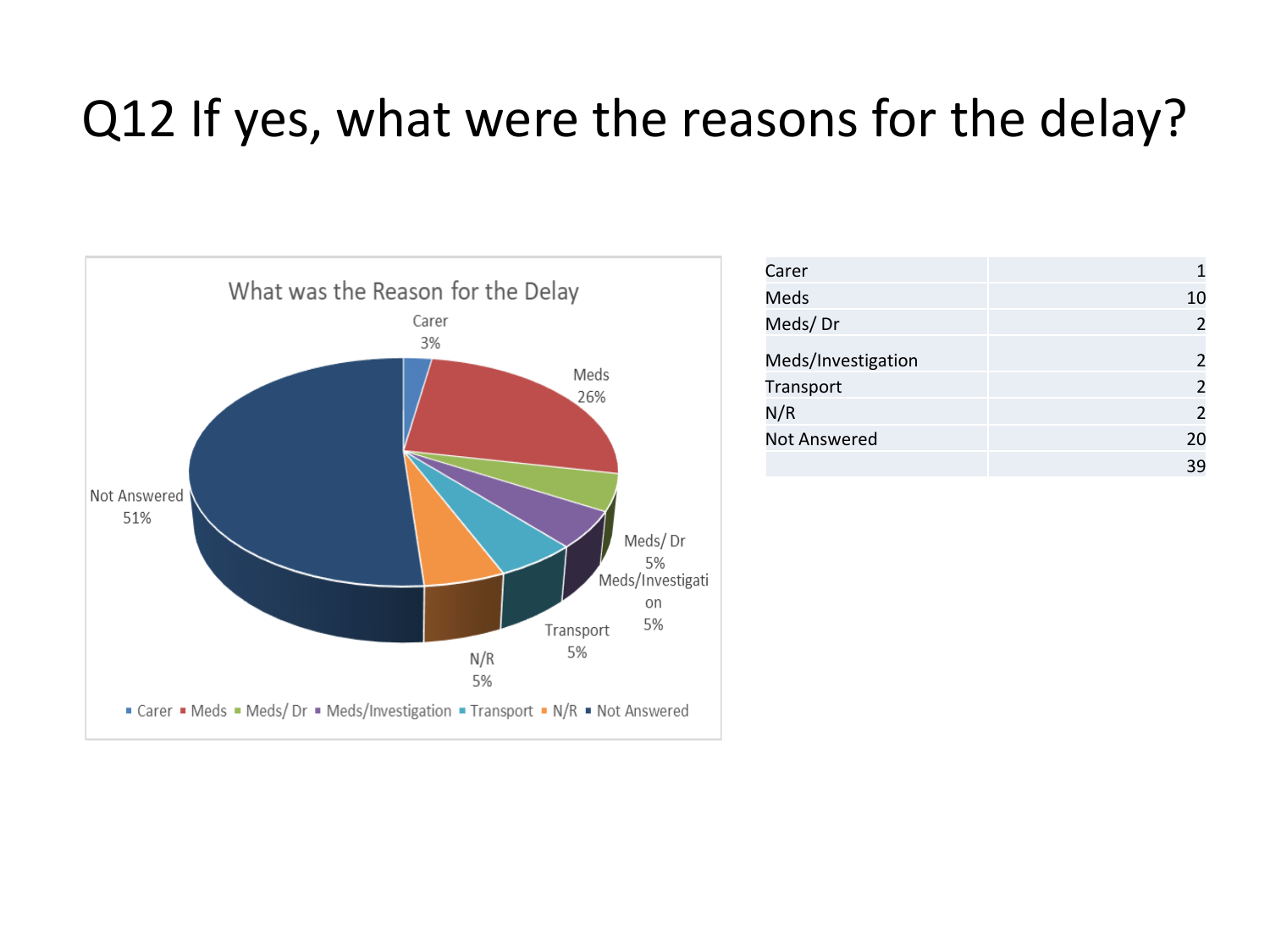### Q16. Was this [care package] in place before you left hospital?



| Yes   | 5 |
|-------|---|
| No    |   |
|       |   |
| Total | 6 |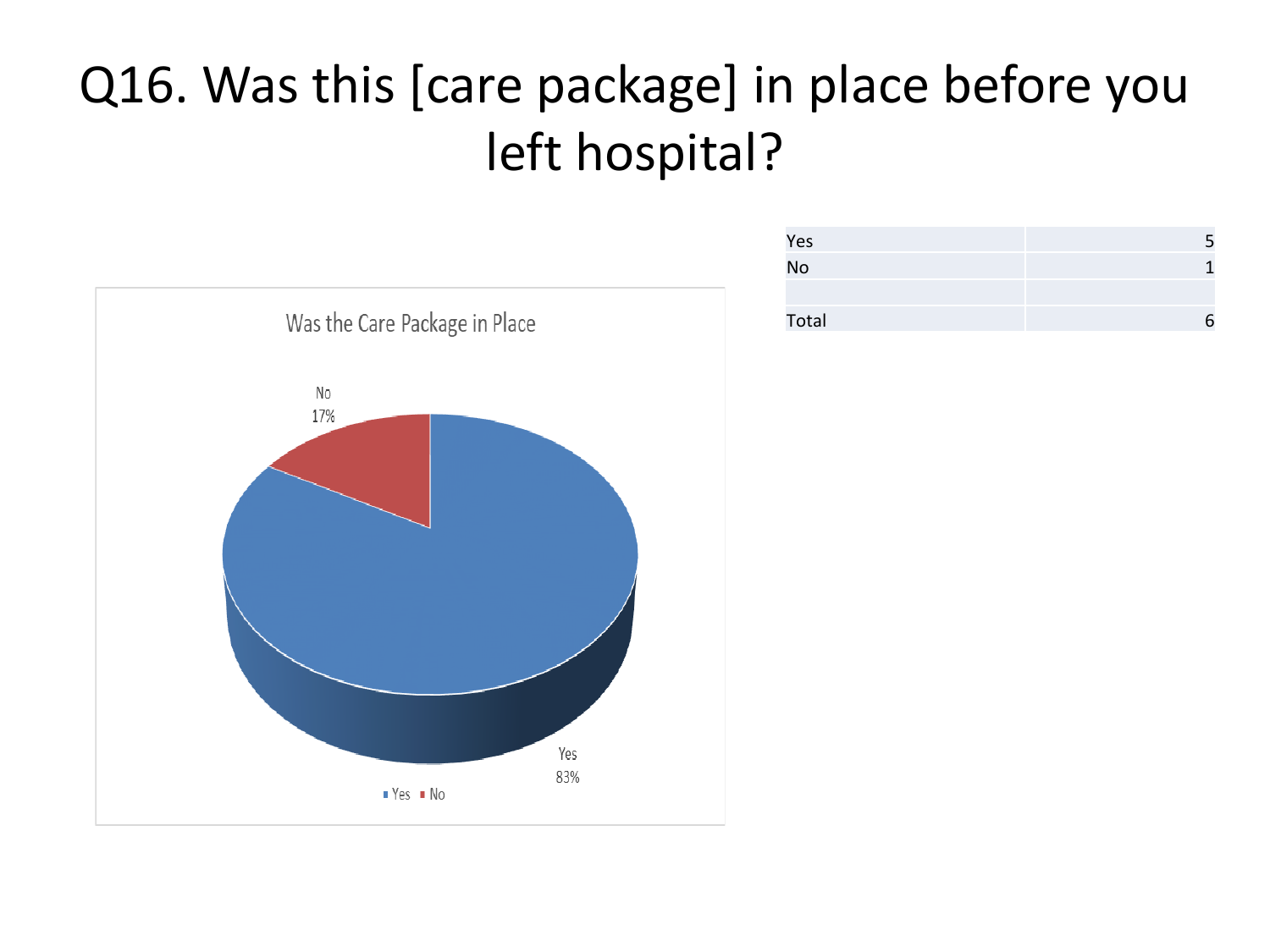## Comments

- Discharge process was smooth but the family are of the opinion that it was too soon. Patient returned home with a bad cold which left them weakened to extent that unable to walk unassisted and therefore unable to even make a drink for himself despite fact that he lives alone.
- When my partner arrived it took her half and hour to find me, then had to drive from one end of the car park round to pick me up. Which would have been so simple if it had been explained to her by staff before hand.
- Lot of time wasted between Dr discharging me and waiting for medication etc
- There was delay due to the driver not knowing the route and making sure of the road. I did not know at the time but my brother was told I was coming home on different days. It was clear that the hospital thought that he would be able to come and collect me at very short notice.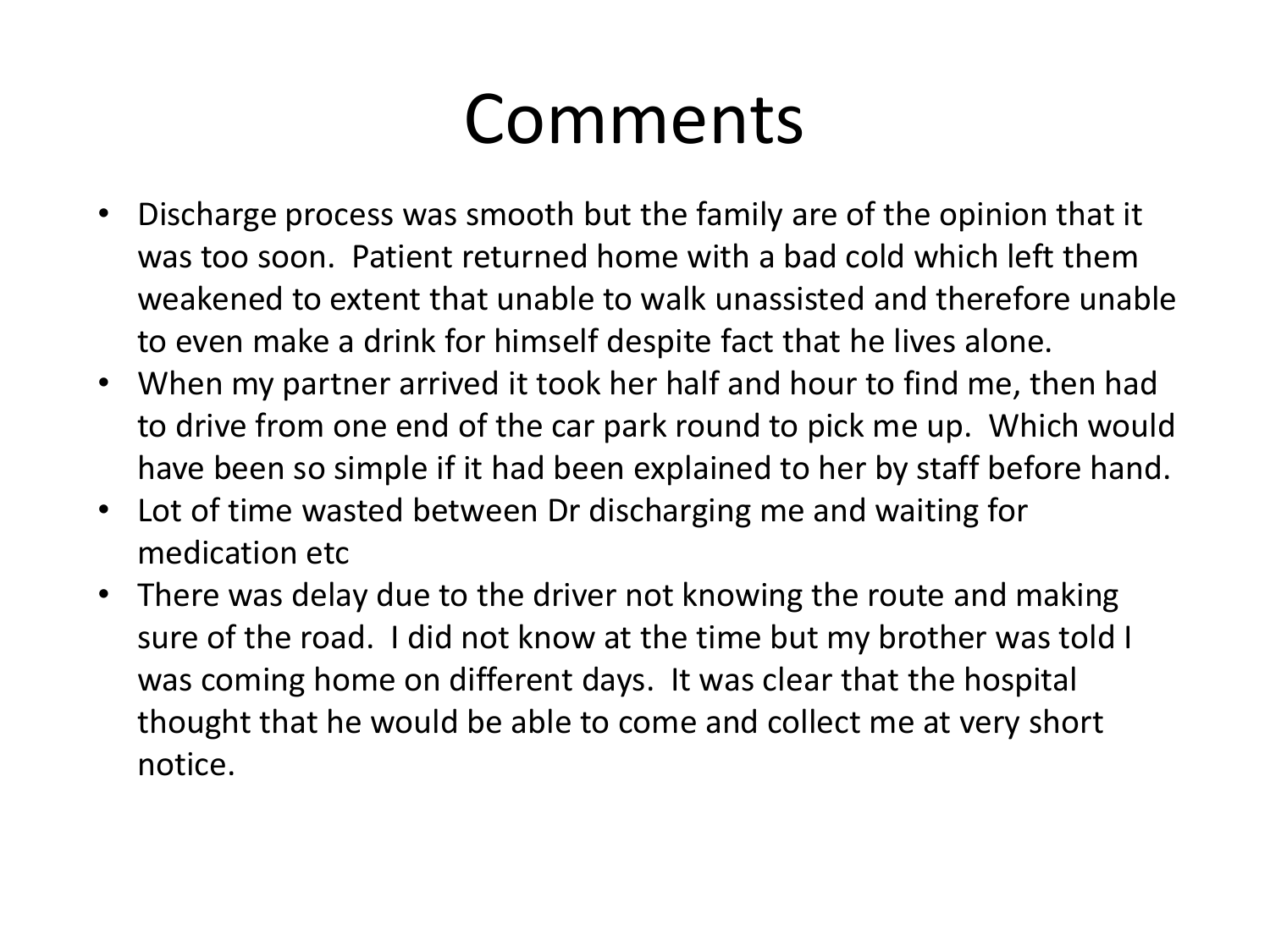## Comments

- I was only in hospital 24 hours after having operation but my stay there was excellent and care given was excellent. Thank you.
- Obviously I am glad to be going back home I found the standards of care here very high and am humbled by the hard work and good humour displayed at the time by staff doing work I would find unbelievably hard.
- I was treated really well and looked after. The staff were all lovely to me.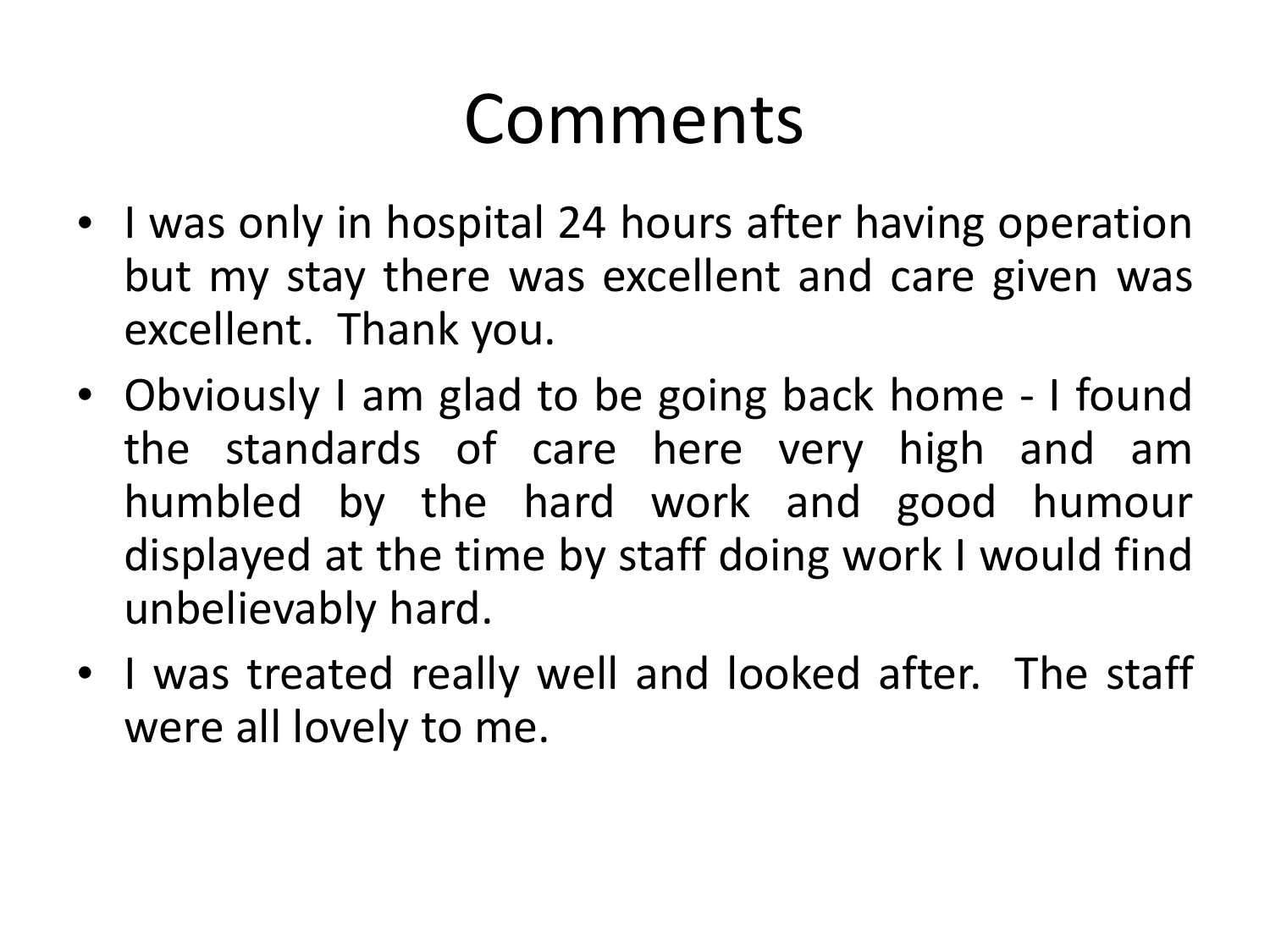### Comments

Appalling OT staff not helpful. Especially how my mum was spoken to… I went to visit my mum and told that she will be discharged that evening. I went and visited at 3pm I said she cannot be discharged that day because I have to arrange a reclined chair to be bought … we were given no estimated time of discharge at all whilst she was in hospital…. I was told when she initially went in that she will be taken out of bed twice a day by OT and we will be walking etc. They did none of this, she was taken out of bed and sat in a chair by a nurse, no Physio was done. She was discharged next day when she came home. I was concerned regarding how she was walking because she could not even lift her feet up (in discharge notes it said that she will be able to get in and out of bed, she could not, I had to left her legs and put her in bed. I rang adult social services for help.